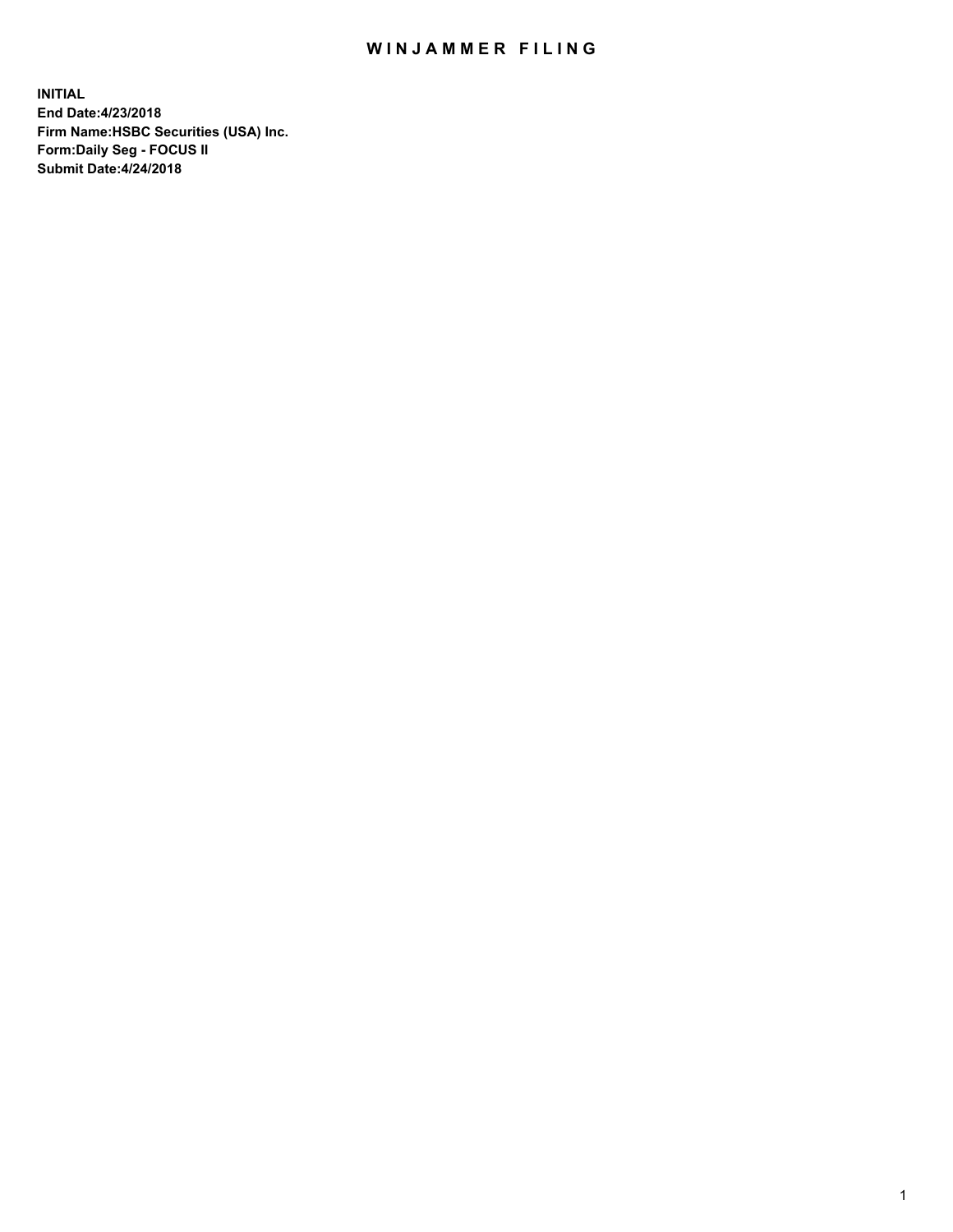## **INITIAL End Date:4/23/2018 Firm Name:HSBC Securities (USA) Inc. Form:Daily Seg - FOCUS II Submit Date:4/24/2018 Daily Segregation - Cover Page**

| Name of Company<br><b>Contact Name</b><br><b>Contact Phone Number</b><br><b>Contact Email Address</b>                                                                                                                                                                                                                         | <b>HSBC Securities (USA) Inc.</b><br><b>Michael Vacca</b><br>212-525-7951<br>michael.vacca@us.hsbc.com |
|-------------------------------------------------------------------------------------------------------------------------------------------------------------------------------------------------------------------------------------------------------------------------------------------------------------------------------|--------------------------------------------------------------------------------------------------------|
| FCM's Customer Segregated Funds Residual Interest Target (choose one):<br>a. Minimum dollar amount: ; or<br>b. Minimum percentage of customer segregated funds required:% ; or<br>c. Dollar amount range between: and; or<br>d. Percentage range of customer segregated funds required between: % and %.                      | 147,000,000<br><u>0</u><br><u>00</u><br>0 <sub>0</sub>                                                 |
| FCM's Customer Secured Amount Funds Residual Interest Target (choose one):<br>a. Minimum dollar amount: ; or<br>b. Minimum percentage of customer secured funds required:%; or<br>c. Dollar amount range between: and; or<br>d. Percentage range of customer secured funds required between: % and %.                         | 25,000,000<br><u>0</u><br><u>00</u><br>00                                                              |
| FCM's Cleared Swaps Customer Collateral Residual Interest Target (choose one):<br>a. Minimum dollar amount: ; or<br>b. Minimum percentage of cleared swaps customer collateral required:%; or<br>c. Dollar amount range between: and; or<br>d. Percentage range of cleared swaps customer collateral required between:% and%. | 95,000,000<br><u>0</u><br>0 <sub>0</sub><br>0 <sub>0</sub>                                             |

Attach supporting documents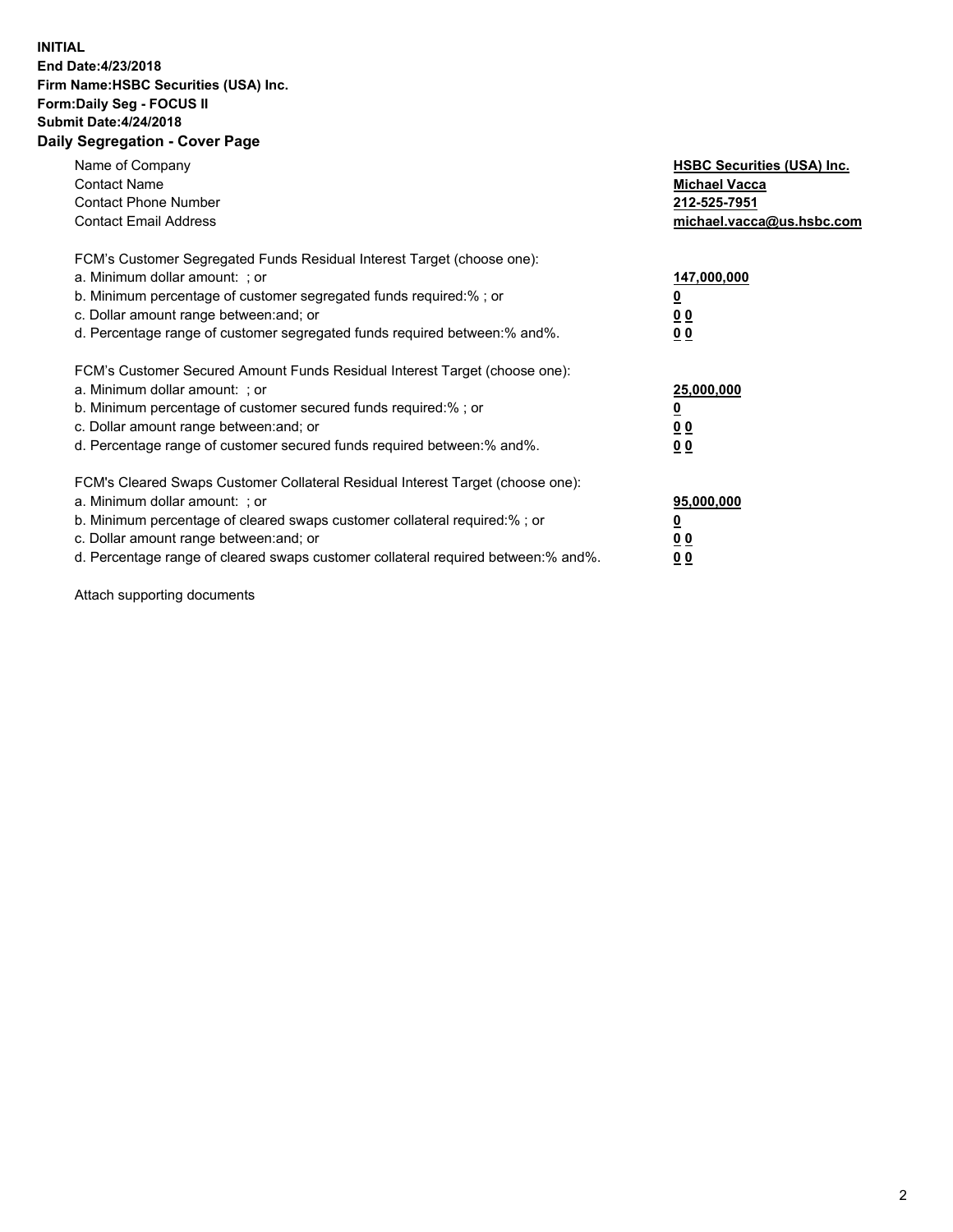**INITIAL End Date:4/23/2018 Firm Name:HSBC Securities (USA) Inc. Form:Daily Seg - FOCUS II Submit Date:4/24/2018 Daily Segregation - Secured Amounts**

|     | Foreign Futures and Foreign Options Secured Amounts                                         |                                |
|-----|---------------------------------------------------------------------------------------------|--------------------------------|
|     | Amount required to be set aside pursuant to law, rule or regulation of a foreign            | $0$ [7305]                     |
|     | government or a rule of a self-regulatory organization authorized thereunder                |                                |
| 1.  | Net ledger balance - Foreign Futures and Foreign Option Trading - All Customers             |                                |
|     | A. Cash                                                                                     | 79,888,195 [7315]              |
|     | B. Securities (at market)                                                                   | 87,785,136 [7317]              |
| 2.  | Net unrealized profit (loss) in open futures contracts traded on a foreign board of trade   | $-9,035,305$ [7325]            |
| 3.  | Exchange traded options                                                                     |                                |
|     | a. Market value of open option contracts purchased on a foreign board of trade              | $0$ [7335]                     |
|     | b. Market value of open contracts granted (sold) on a foreign board of trade                | $0$ [7337]                     |
| 4.  | Net equity (deficit) (add lines 1.2. and 3.)                                                | 158,638,026 [7345]             |
| 5.  | Account liquidating to a deficit and account with a debit balances - gross amount           | 3,839,940 [7351]               |
|     | Less: amount offset by customer owned securities                                            | -3,836,596 [7352] 3,344 [7354] |
| 6.  | Amount required to be set aside as the secured amount - Net Liquidating Equity              | 158,641,370 [7355]             |
|     | Method (add lines 4 and 5)                                                                  |                                |
| 7.  | Greater of amount required to be set aside pursuant to foreign jurisdiction (above) or line |                                |
|     | 6.                                                                                          | 158,641,370 [7360]             |
|     |                                                                                             |                                |
| 1.  | FUNDS DEPOSITED IN SEPARATE REGULATION 30.7 ACCOUNTS                                        |                                |
|     | Cash in banks                                                                               |                                |
|     | A. Banks located in the United States                                                       | 81,088,056 [7500]              |
|     | B. Other banks qualified under Regulation 30.7                                              | 0 [7520] 81,088,056 [7530]     |
| 2.  | Securities                                                                                  |                                |
|     | A. In safekeeping with banks located in the United States                                   | 41,615,500 [7540]              |
|     | B. In safekeeping with other banks qualified under Regulation 30.7                          | 0 [7560] 41,615,500 [7570]     |
| 3.  | Equities with registered futures commission merchants                                       |                                |
|     | A. Cash                                                                                     | $0$ [7580]                     |
|     | <b>B.</b> Securities                                                                        | $0$ [7590]                     |
|     | C. Unrealized gain (loss) on open futures contracts                                         | $0$ [7600]                     |
|     | D. Value of long option contracts                                                           | $0$ [7610]                     |
|     | E. Value of short option contracts                                                          | 0 [7615] 0 [7620]              |
| 4.  | Amounts held by clearing organizations of foreign boards of trade                           |                                |
|     | A. Cash                                                                                     | $0$ [7640]                     |
|     | <b>B.</b> Securities                                                                        | $0$ [7650]                     |
|     | C. Amount due to (from) clearing organization - daily variation                             | $0$ [7660]                     |
|     | D. Value of long option contracts                                                           | $0$ [7670]                     |
|     | E. Value of short option contracts                                                          | 0 [7675] 0 [7680]              |
| 5.  | Amounts held by members of foreign boards of trade                                          |                                |
|     | A. Cash                                                                                     | 38,424,251 [7700]              |
|     | <b>B.</b> Securities                                                                        | 46,169,637 [7710]              |
|     | C. Unrealized gain (loss) on open futures contracts                                         | $-9,035,305$ [7720]            |
|     | D. Value of long option contracts                                                           | $0$ [7730]                     |
|     | E. Value of short option contracts                                                          | 0 [7735] 75,558,583 [7740]     |
| 6.  | Amounts with other depositories designated by a foreign board of trade                      | $0$ [7760]                     |
| 7.  | Segregated funds on hand                                                                    | $0$ [7765]                     |
| 8.  | Total funds in separate section 30.7 accounts                                               | 198,262,139 [7770]             |
| 9.  | Excess (deficiency) Set Aside for Secured Amount (subtract line 7 Secured Statement         | 39,620,769 [7380]              |
|     | Page 1 from Line 8)                                                                         |                                |
| 10. | Management Target Amount for Excess funds in separate section 30.7 accounts                 | 25,000,000 [7780]              |
| 11. | Excess (deficiency) funds in separate 30.7 accounts over (under) Management Target          | 14,620,769 [7785]              |
|     |                                                                                             |                                |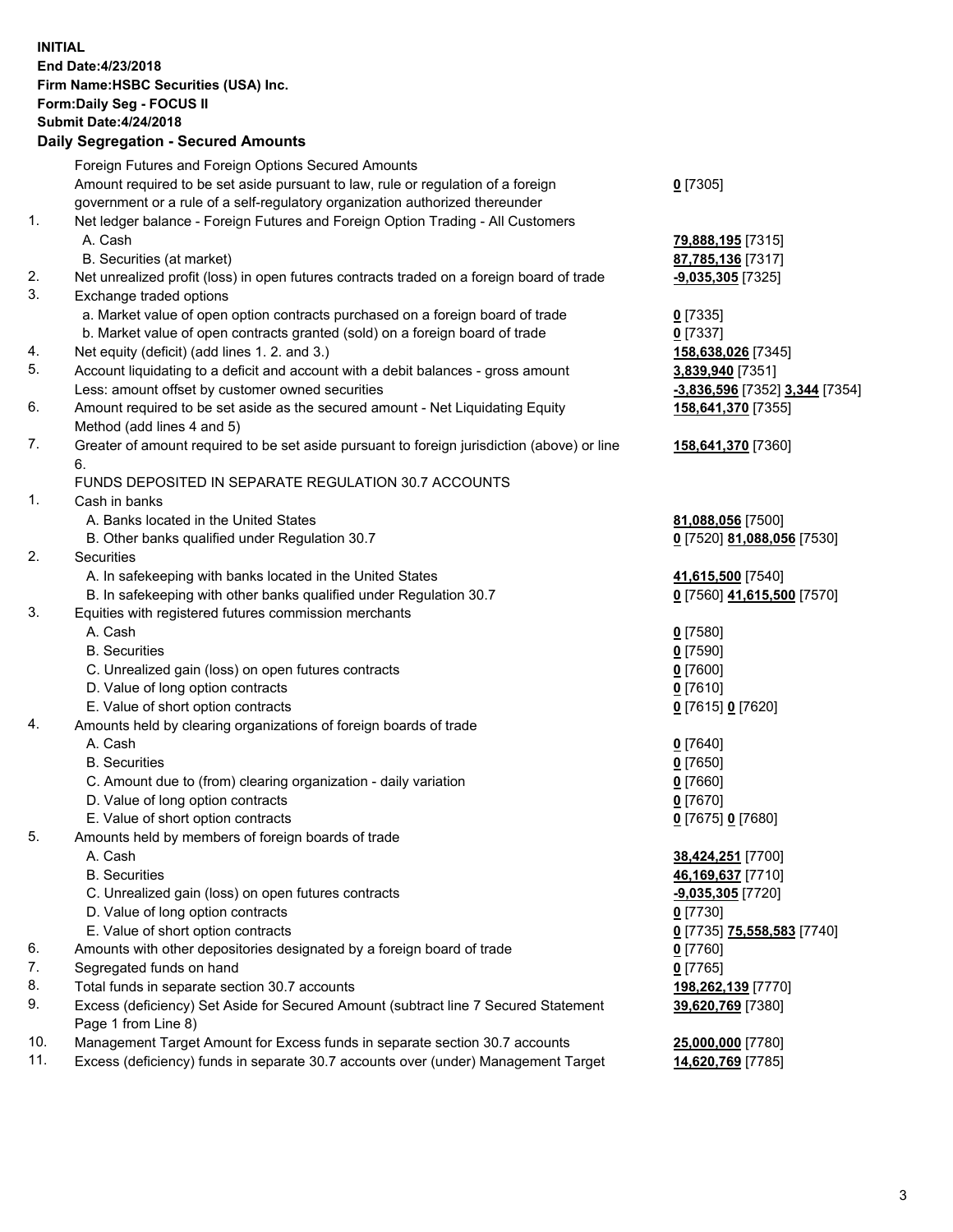**INITIAL End Date:4/23/2018 Firm Name:HSBC Securities (USA) Inc. Form:Daily Seg - FOCUS II Submit Date:4/24/2018 Daily Segregation - Segregation Statement** SEGREGATION REQUIREMENTS(Section 4d(2) of the CEAct) 1. Net ledger balance A. Cash **508,706,363** [7010] B. Securities (at market) **1,297,736,686** [7020] 2. Net unrealized profit (loss) in open futures contracts traded on a contract market **-131,838,845** [7030] 3. Exchange traded options A. Add market value of open option contracts purchased on a contract market **272,041,189** [7032] B. Deduct market value of open option contracts granted (sold) on a contract market **-50,443,954** [7033] 4. Net equity (deficit) (add lines 1, 2 and 3) **1,896,201,439** [7040] 5. Accounts liquidating to a deficit and accounts with debit balances - gross amount **2,994,595** [7045] Less: amount offset by customer securities **and the securities -2,994,074** [7047] **521** [7050] 6. Amount required to be segregated (add lines 4 and 5) **1,896,201,960** [7060] FUNDS IN SEGREGATED ACCOUNTS 7. Deposited in segregated funds bank accounts A. Cash **30,539,991** [7070] B. Securities representing investments of customers' funds (at market) **0** [7080] C. Securities held for particular customers or option customers in lieu of cash (at market) **236,418,494** [7090] 8. Margins on deposit with derivatives clearing organizations of contract markets A. Cash **520,901,607** [7100] B. Securities representing investments of customers' funds (at market) **0** [7110] C. Securities held for particular customers or option customers in lieu of cash (at market) **1,012,261,637** [7120] 9. Net settlement from (to) derivatives clearing organizations of contract markets **-26,822,568** [7130] 10. Exchange traded options A. Value of open long option contracts **272,041,189** [7132] B. Value of open short option contracts **-50,443,954** [7133] 11. Net equities with other FCMs A. Net liquidating equity **10,174,262** [7140] B. Securities representing investments of customers' funds (at market) **0** [7160] C. Securities held for particular customers or option customers in lieu of cash (at market) **0** [7170] 12. Segregated funds on hand **49,056,555** [7150] 13. Total amount in segregation (add lines 7 through 12) **2,054,127,213** [7180] 14. Excess (deficiency) funds in segregation (subtract line 6 from line 13) **157,925,253** [7190]

- 15. Management Target Amount for Excess funds in segregation **147,000,000** [7194]
- 16. Excess (deficiency) funds in segregation over (under) Management Target Amount Excess

**10,925,253** [7198]